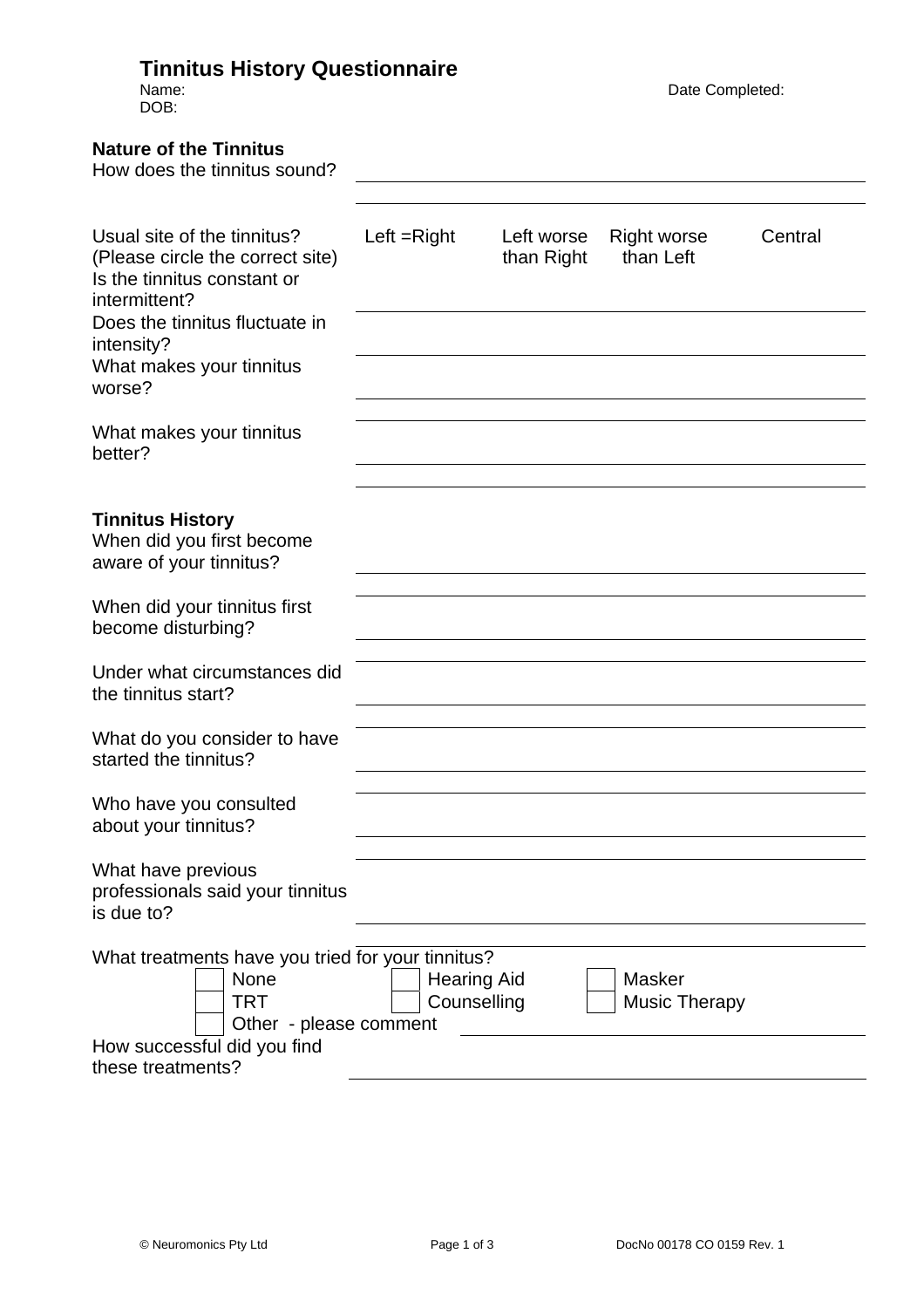# **Tinnitus History Questionnaire**

Name **DOB** DOB Date Completed

Been exposed to gunfire or explosion

Attended loud events e.g. music concerts or clubs Had any noisy jobs

Had any noisy hobbies or home activities Had any head injuries or concussion

Had any operations involving your ear or head

Taken any of the following medications: Quinine, Quindidine, Streptomycin, Kantamycin, Dihydrostreptomycin, Neomycin Used solvents, thinners or alcohol based cleaners?

#### Do you?

Have loose dentures, jaw pain or grinding and clicking sensations in the jaw

Regularly take aspirin or dispirin

Have any feelings of ear pressure or blockage Do you find exposure to moderately loud sounds make your tinnitus worse?

What is your current occupation?

### **General Hearing Problems**

Do you have any difficulties hearing when there is background noise? Do you have difficulties understanding in one-to-one conversations?

Do you have difficulties hearing the TV? Do you have difficulties hearing on the telephone?

Do you have any dizziness or balance problems?

Do you find external sounds unpleasant or uncomfortable?

Do you dislike certain external sounds? Do you wear ear protection/ ear plugs?

Please rank the auditory problems you experience from most troublesome (1) to least troublesome  $(3)$ 

| <b>Hearing Loss</b>               |
|-----------------------------------|
| <b>Tinnitus</b>                   |
| <b>Sensitivity to Loud Sounds</b> |



### Y/N Details/Comments

Have you ever? The same state of the state of the Y/N Details/Comments